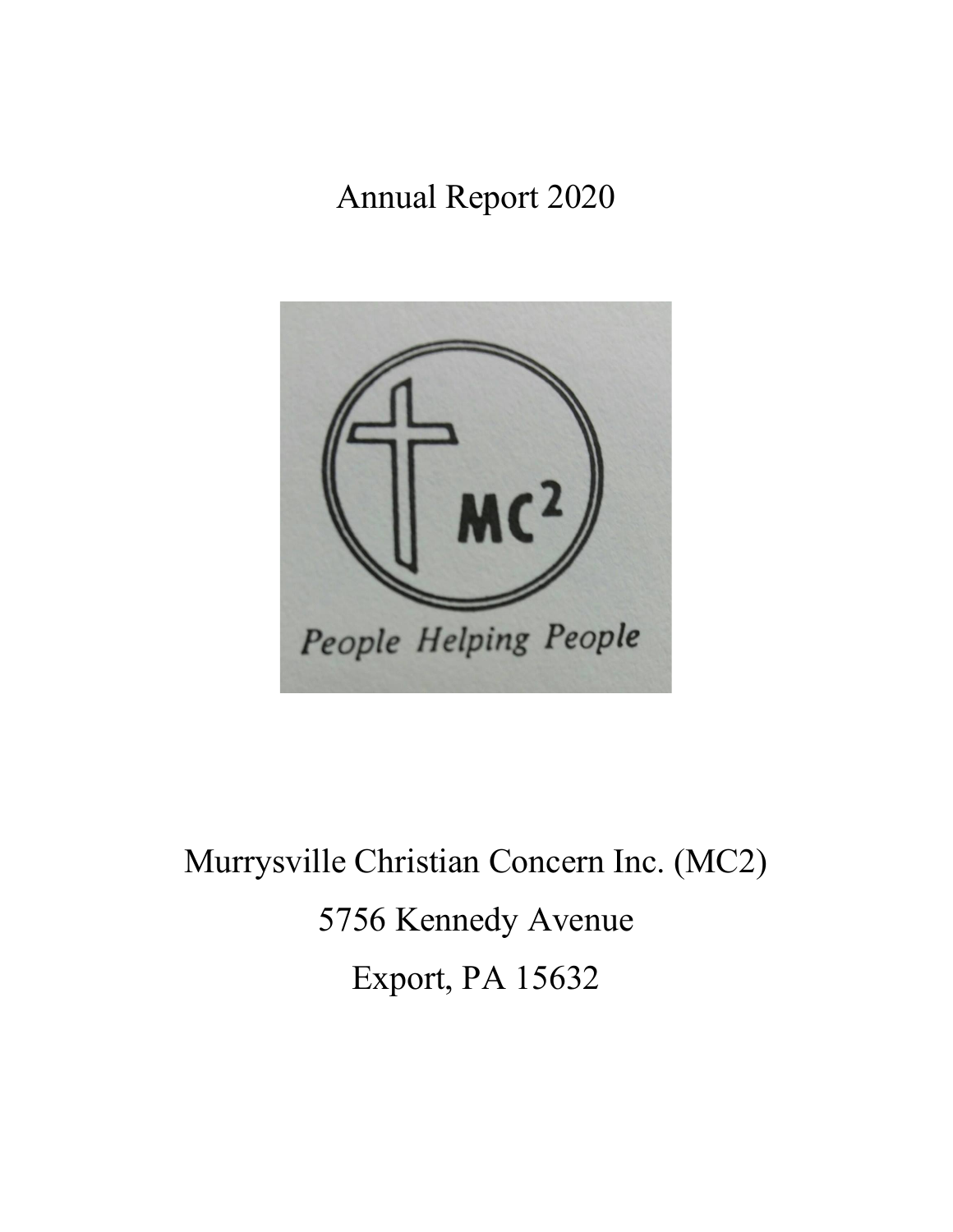## **Table of Contents**

| Table of Contents          | $\overline{2}$ |
|----------------------------|----------------|
| Prologue                   | 3              |
| President's Report         | $\overline{4}$ |
| <b>Board of Directors</b>  | 5              |
| Manager's Report           | 6              |
| Social Service Report      | $\tau$         |
| Committee-on-Giving Report | 8              |
| 2020 Balance Sheet         | 9              |
| 2020 Income Statement      | 10             |
| Pertinent Information      | 11             |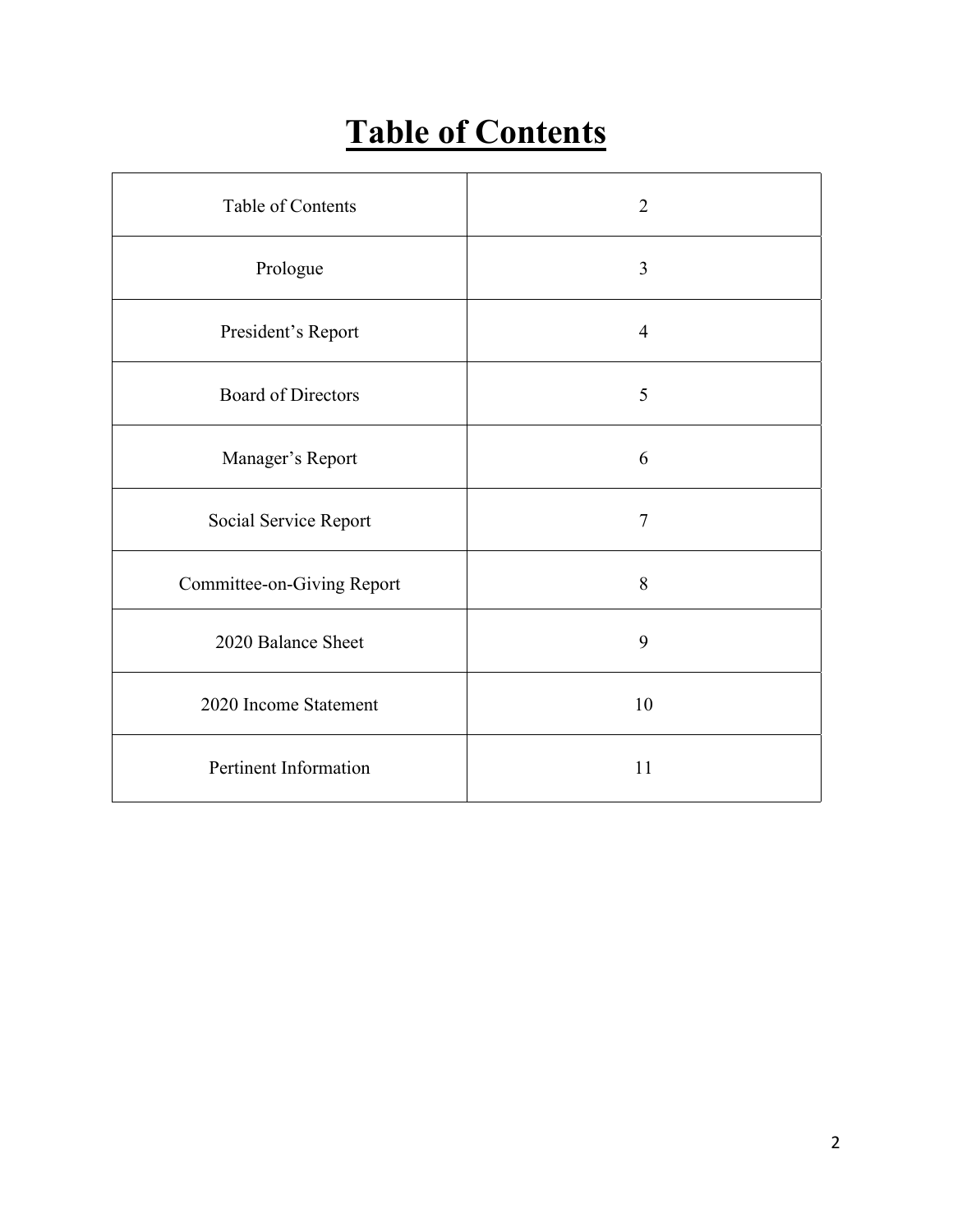### **Prologue**

Murrysville Christian Concern Inc. (MC2) is a non-profit 501(c)3 corporation that was founded in 1968 by a group of local citizens who had the desire to help those in need. From its beginnings in the small Emmanuel Lutheran Church on Roosevelt Avenue in Export, MC2 has grown, under the direction of a dedicated volunteer Board of Directors, to provide a number of social services including emergency food, free monthly meals to the community, individual and charitable organization financial aid and providing low-cost household items to our community at the Friends' Thrift Shop.

Murrysville Christian Concern is self-sufficient, generating the majority of funds used in its charitable outreach through sales of donated clothing, furniture and household items at the thrift shop. Income is also generated through the sale of not suitable baled clothing and by financial contributions from the community.

The key to success of Murrysville Christian Concern is the many volunteers who week after week give the time and effort necessary to keep the thrift shop and other social programs operating smoothly. The Board of Directors invites all the residents of the Murrysville, Delmont, Export and Penn Township communities to come and enjoy a special shopping experience at the Friends' Thrift Shop, a modern, clean and organized store. Every item taken home contributes to the work of Murrysville Christian Concern. In addition, your donations of good and used clothing, household items and furniture allow the thrift shop to generate the revenue needed to fund the social service programs of Murrysville Christian Concern.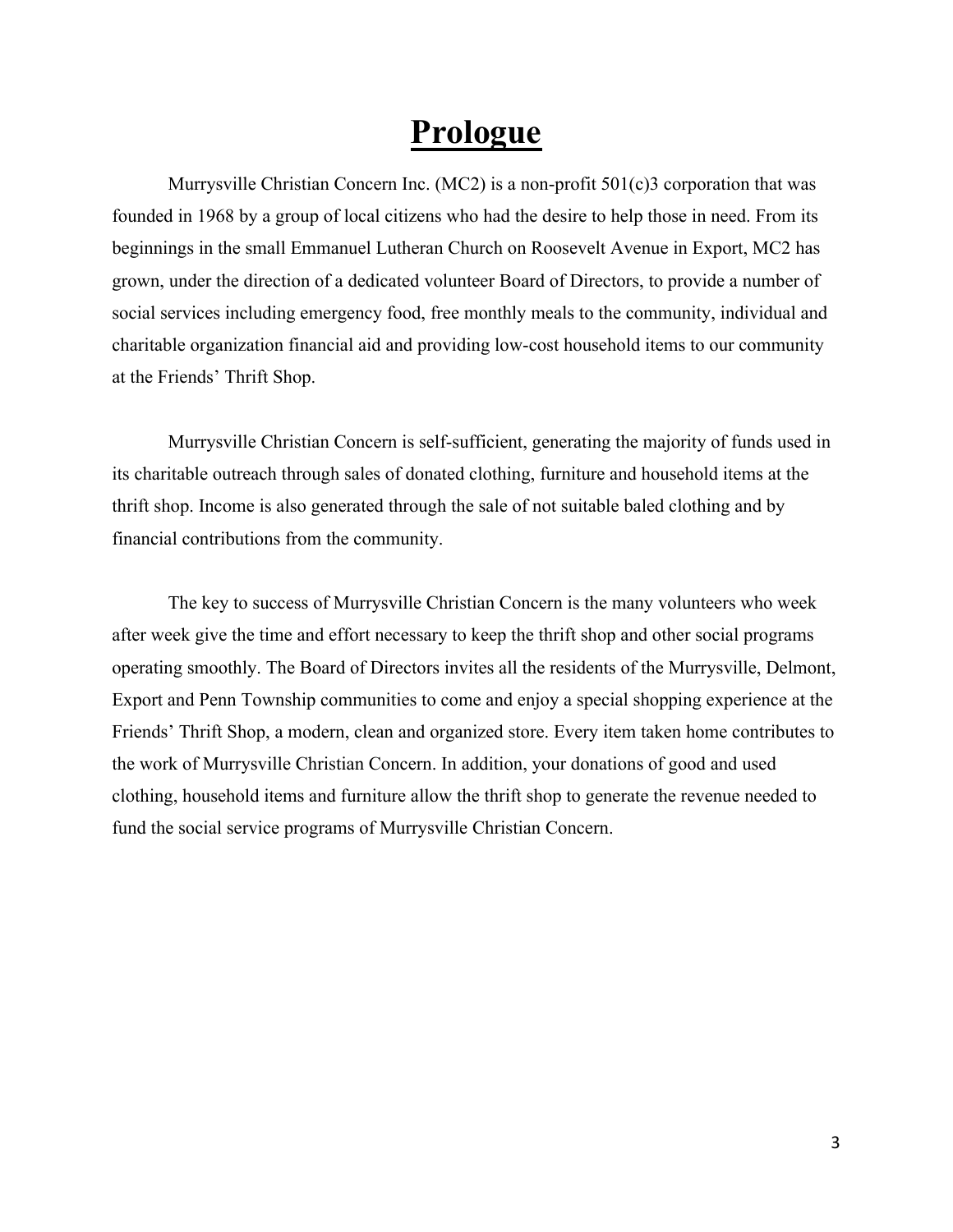### **President's Report**

It is impossible to say 2020 without thinking COVID. In my mind, they will forever be linked. The COVID 19 Pandemic created numerous problems. First, the state governmentimposed restrictions on our ability to conduct business. We were forced to close our doors from early March to mid-May. When we reponed it was with mandatory masking and social distancing. Both caused grumbling among our clientele. We had to suspend our month community meal, which had begun in March, until October when we were allowed to resume the dinner as a take-out meal only.

We were extremally lucky to have a staff and volunteers who are dedicated to making our efforts successful. As always when the going got tough, our volunteers kept going. I extend a heartfelt Thank You to every volunteer who preserved. As a result of your efforts, we were able to distribute over \$50,000.00 in assistance to the community to ease the burden the Pandemic caused. We proved a free meal to the community for four months. I also want to thank our customers for their shopping that allowed us to both provide assistance to the community and complete a number of capital improvements.

I am optimistic that we will continue to grow our business and to grow our social services in 2021. I also want to extend a big thank you to our board of directors for the consistent focus on helping us to continually improve Murrysville Christian Concern.

Respectfully submitted,

Rocky Kindelberger, President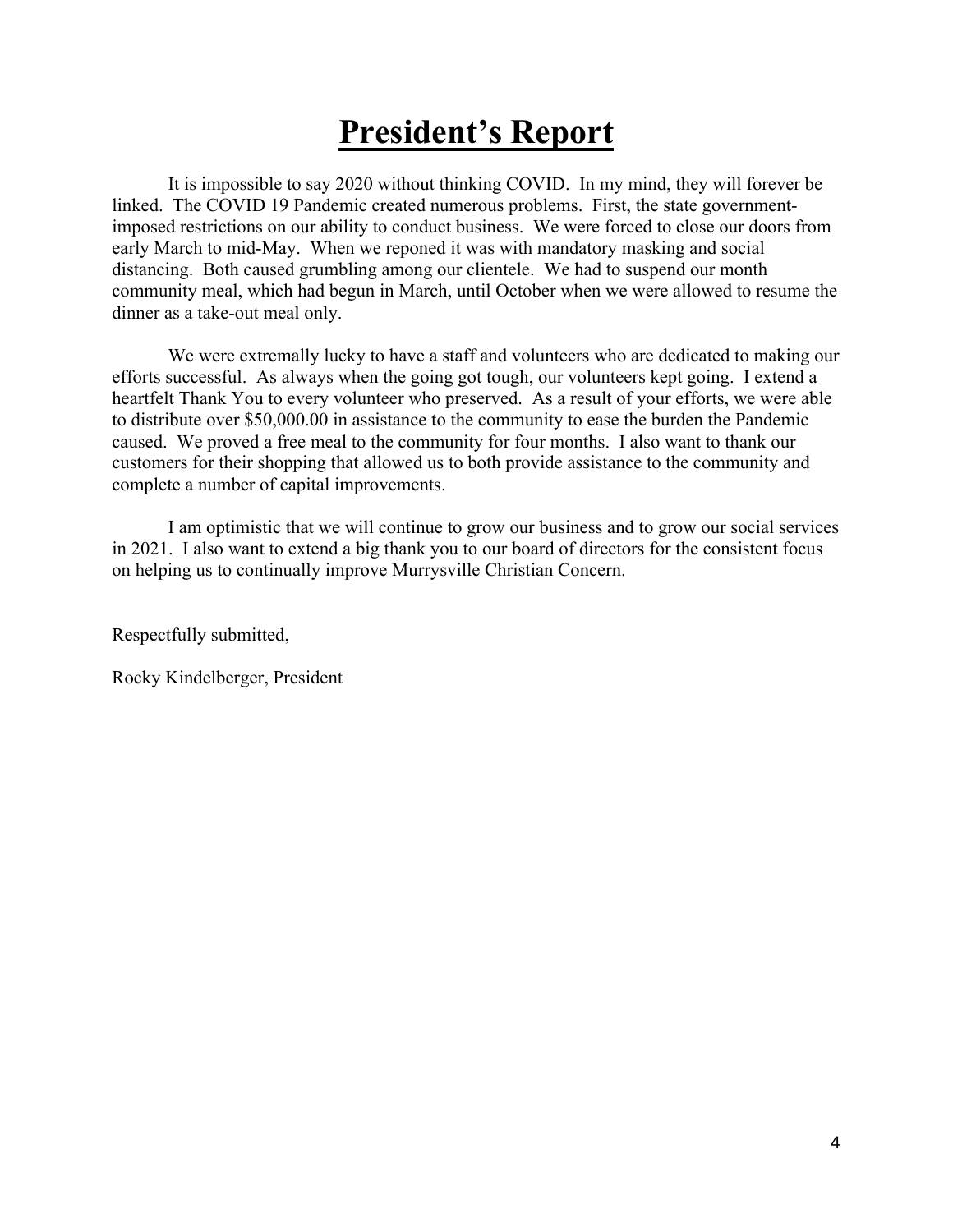### **Board of Directors 2020**

Mr. Rocky Kindelberger, President Mr. Robert Scott, Vice President Mrs. Gwen Walwender, Secretary Mr. Jack Battenhouse, Social Service Coordinator (Non-voting) Mrs. Joy Siegman, Treasurer Mrs. Barb Koury (Committee on Giving Chair) Mr. Jim Kuczek

Mr. Larry Rupnik

#### **Staff:**

Mr. Daniel Plance, Manager

Ms. Tiffany Eisleman, Saturday Supervisor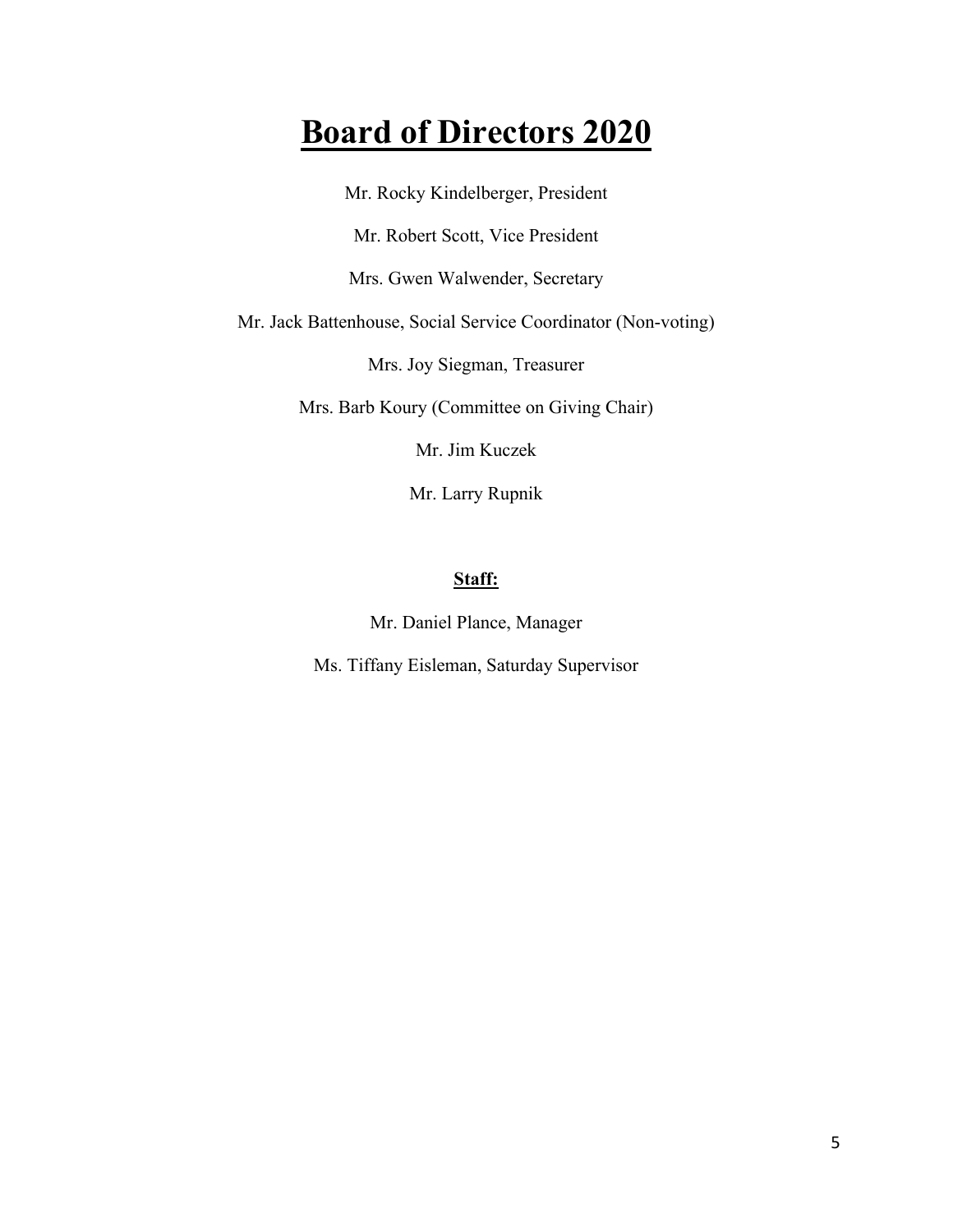### **Manager's Report 2020**

What a year it has been with the COVID-19 Pandemic! As I reflect back on this year, I continue to be in awe of how truly blessed this organization is. We were extremely fortunate to be able to make it through two months of no income, limited volunteer staff, (due to social distancing guidelines) and being hit yet again with several large capital improvement projects. I owe a debt of gratitude to our loyal volunteers, community and board of directors for helping us get through this past year.

Murrysville Christian Concern launched a new ministry this year called Friends' Kitchen; a free community meal held the first Wednesday of the month at the Export VFD Social Hall. After hosting the first dinner in March, we were forced to shut down our kitchen and thrift shop operation due to the Governor's order of closing non-essential business. Thankfully, we were able to reopen the thrift shop in May under extensive guidelines from the Governor. It was not until October when we were able to reopen the kitchen as take-out only due to restrictions on indoor gatherings.

Despite all the negatives with the Pandemic there were a lot of positive outcomes for Murrysville Christian Concern. We were able to disburse over \$50,000.00 in social service assistance, serve 715 meals to our neighbors and award one technical school scholarship.

Several capital improvements were made to our 15,000 square foot building. The original furnaces and a/c units for the first floor were replaced and central heat was finally installed in the second-floor offices and conference room (\$10,925.00). Several weeks after reopening the thrift shop our 40-year-old forklift was no longer able to be repaired. A used Crown C5 LP forklift (\$10,000.00) was purchased for the warehouse along with a new furnace for the warehouse (\$2,475.00). Thankfully, business at the thrift shop was above average once we reopened in May and continued thought the summer. This greatly helped offset the cost of capital improvements and boosted the amount of money available for social service requests.

Sadly, this past year we lost several long-time volunteers Becky Snyder, Mary Jean Fisher and Dorothy Doherty. Due to state restrictions placed on gathering and indoor dinning we were not able to hold a Volunteer Appreciation Dinner.

Despite the Pandemic setbacks Murrysville Christian Concern was able to show substantial growth in business and outreach. The thrift shop had its best year of sales at \$249,000.00 in gross receipts and is in no debt. Looking toward 2021, we hope to expand our social service assistance and look into participating with food recovery programs.

Respectfully submitted,

Daniel Plance, Manager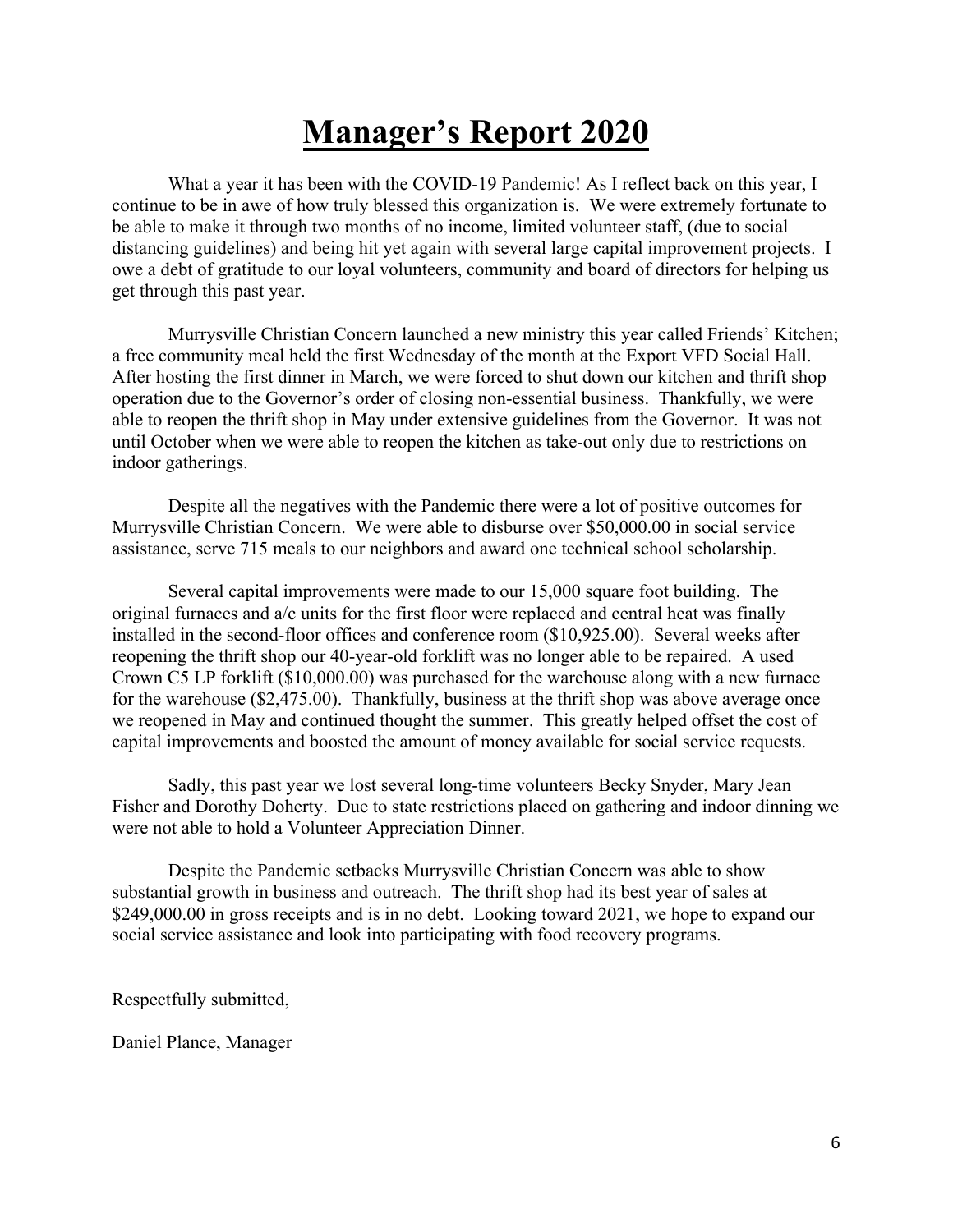## **Social Service Report 2020**

Murrysville Christian Concern was able to help many in the community during 2020. We were able to disburse funds to 93 individuals and organizations in need of our help. Those funds totaled \$54,290.00.

We were also able to donate \$4,104.50 in goods to those in need. Some of these donations were given to individuals and families and some went to organizations supporting various charitable causes. Some of the organizations we were able to assist are listed below.

We anticipate that in 2021 we will continue to grow and be able to reach out to the community with even more financial assistance. It is a goal to keep increasing the number of individuals being helped by our program. The total for this year was \$58,394.50.

- 1. Murrysville Alliance Church
- 2. Greensburg-Salem School District
- 3. Rewind-Reuse Center
- 4. Emmanuel Lutheran Church
- 5. Franklin Regional Backpacks-to-go
- 6. Murrysville Historical Preservation Society
- 7. Seton Hill Child Services
- 8. Delmont Library
- 9. Delmont Meals-on-Wheels
- 10. Holiday Help
- 11. Murrysville Meals-on-Wheels
- 12. St. Barbara's Church
- 13. Trafford Food Bank
- 14. Westmorland Heritage Trail
- 15. Murrysville-Export Rotary
- 16. Penn-Trafford High School
- 17. Mother of Sorrows Parish

Respectfully submitted,

Jack Battenhouse, Social Service Coordinator

- 18. Westinghouse Arts Academy
- 19. Loaves & Fishes Food Pantry
- 20. Keystone Christian Church
- 21. Murrysville Recreation Department
- 22. St. Alban's Church
- 23. Blackburn Center
- 24. Sowers Family Ministries
- 25. Export VFD
- 26. Export Borough
- 27. Delmont Pilgrimage Inc.
- 28. Brother's Brother Foundation
- 29. Serving Other Souls
- 30. Westmorland County Food Bank
- 31. 22 Foundation
- 32. Lion's Lunchables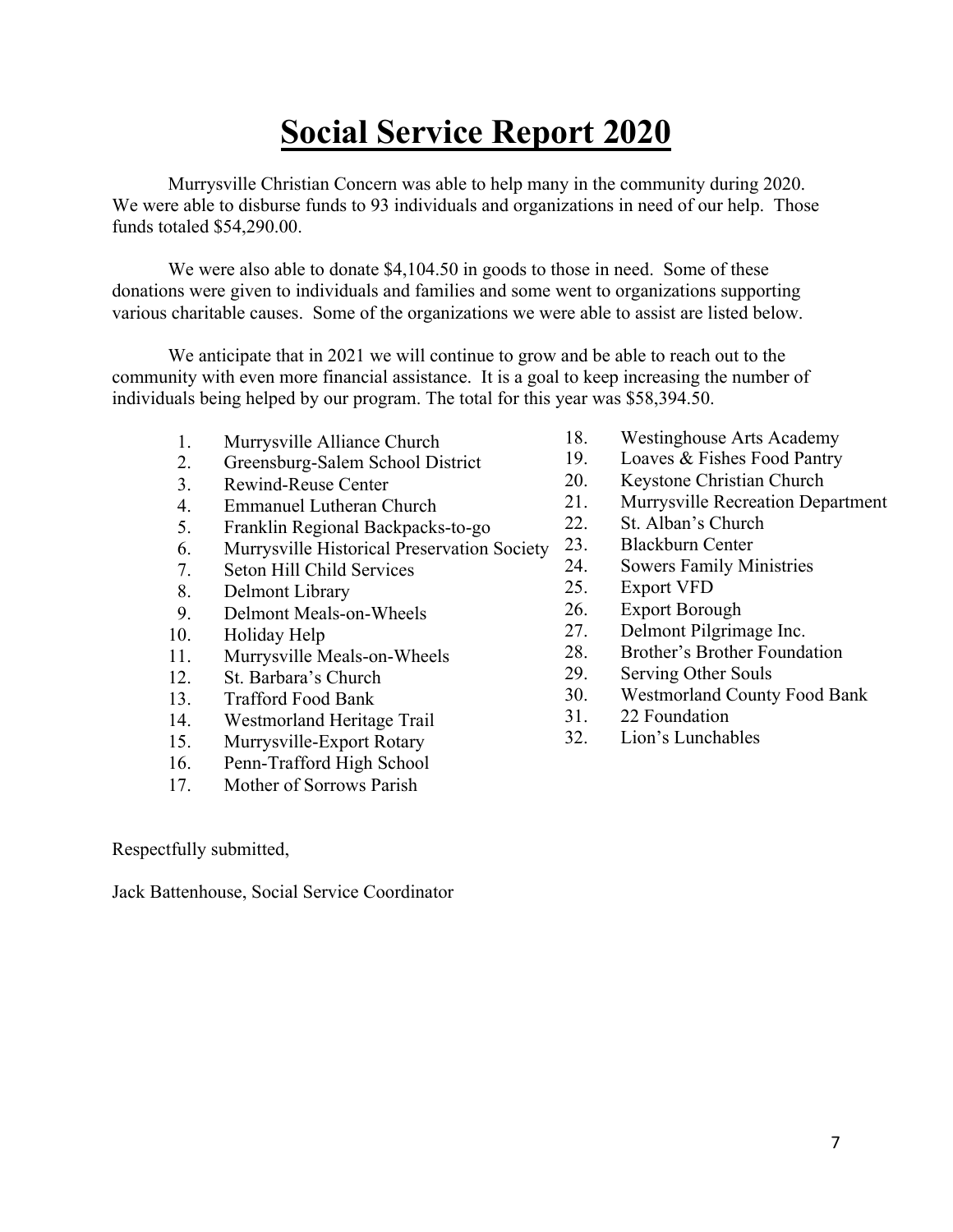## **Committee on Giving Report 2020**

The Committee on Giving of Murrysville Christian Concern Inc. was formed in October 1984 so that adequate consideration could be given to the identification of community needs. After careful research, the Committee makes recommendations to the Board of Directors for discussion and approval. Revenue, mainly from Friends' Thrift Shop, enables MC2 to return any profits back to the community to meet the human needs of our residents, which may be provided by other human service organizations.

The Murrysville Christian Concern Inc. Committee-on-Giving consists of:

MC2 Board of Directors'

In April 2020, the committee advertised the Earl Patty Vocational Scholarship and only received one application. A \$1,000.00 scholarship was awarded to Jake Painter from Franklin Regional who is attending automotive vocation.

The Committee-on-Giving along with the Murrysville Christian Concern Inc. Board of Directors awarded donations to the following organizations:

- 1. 22 Foundation: \$500.00 (Blankets for Chemo Patients)
- 2. Murrysville Meals-on-Wheels: \$2,000.000
- 3. Delmont Meals-on-Wheels: \$2,000.00
- 4. Mother of Sorrow's Food Pantry \$500.00
- 5. Westmorland County Food Bank \$500.00
- 6. Holiday Help \$2,000.00 (Gifts for students at Franklin Regional)
- 7. Franklin Regional Backpacks to-go Program \$2,000.00
- 8. Penn-Trafford Backpacks to-go Program \$2,000.00
- 9. Serving Other Souls (SOS) \$5,000.00 (Thanksgiving dinner kits)

### **Total: \$17,500.00**

Respectfully submitted,

Daniel Plance, Manager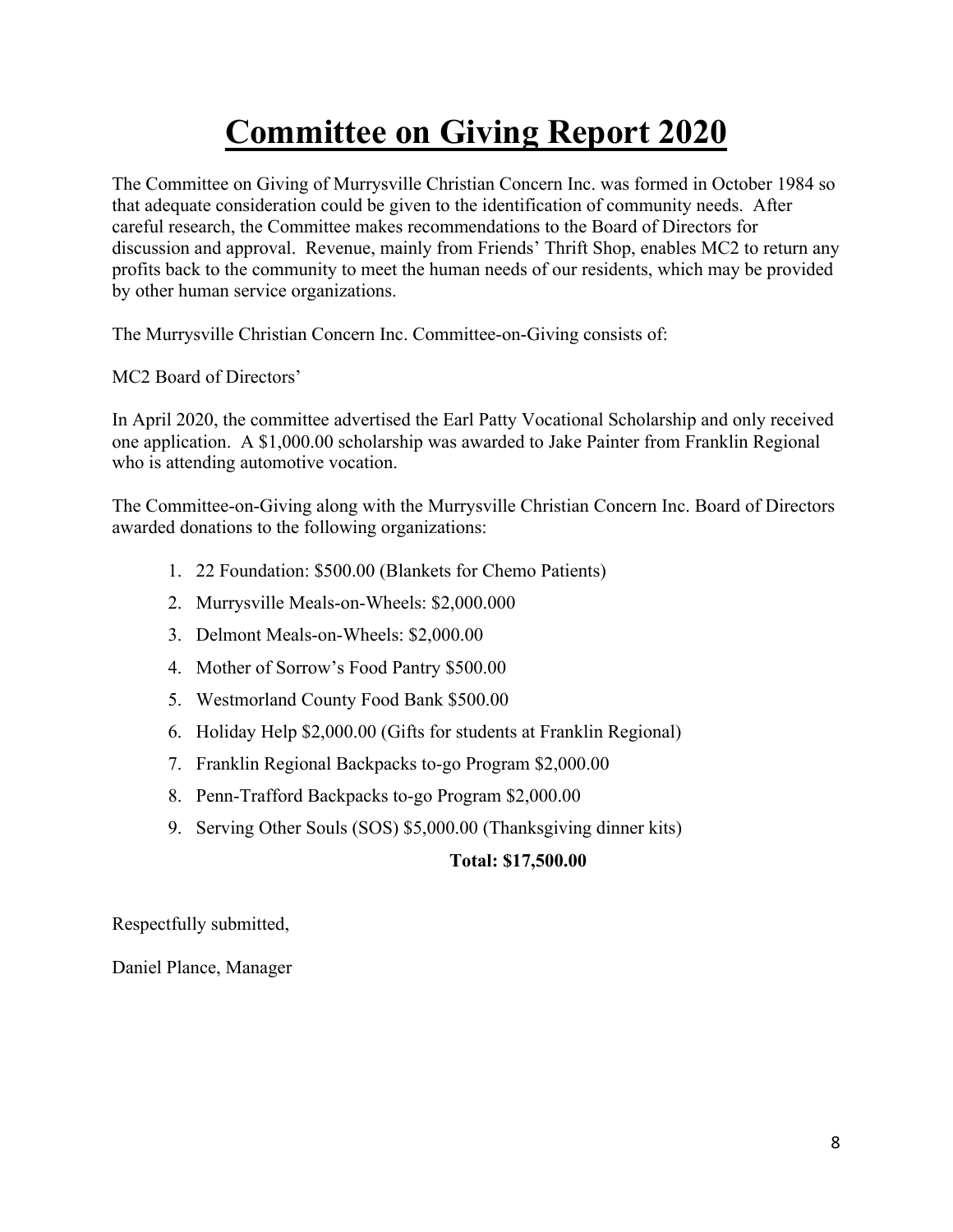# **Financial Statements 2020**

#### **MURRYSVILLE CHRISTIAN CONCERN BALANCE SHEET** as of DECEMBER 31, 2020

| <b>ASSETS</b>                                       |            |
|-----------------------------------------------------|------------|
| <b>Current Assets</b>                               |            |
| <b>Checking/Savings</b>                             |            |
| <b>Operating Fund - FCB</b>                         | 100,136    |
| Soup Kitchen - FCB                                  | 2,476      |
| Social Services - FCB                               | 2,252      |
| <b>Total Checking/Savings</b>                       | 104,863    |
| <b>Total Current Assets</b>                         | 104.863    |
| <b>Fixed Assets</b>                                 |            |
| <b>Building, Furniture, Fixtures</b>                | 875,609    |
| <b>Accumulated Depreciation</b>                     | (602, 493) |
| <b>Total Fixed Assets</b>                           | 273,116    |
| <b>TOTAL ASSETS</b>                                 | 377,979.00 |
| <b>LIABILITIES &amp; EQUITY</b>                     |            |
| Liabilities                                         |            |
| Mortgage Loan - FCB                                 | 0.00       |
| <b>Total Liabilities</b>                            | 0.00       |
| Equity                                              |            |
| <b>Unrestricted Net Assets</b><br><b>Net Income</b> | 351,029.00 |
| <b>Total Equity</b>                                 | 351,029.00 |
| <b>TOTAL LIABILITIES &amp; EQUITY</b>               | 351,029.00 |
|                                                     |            |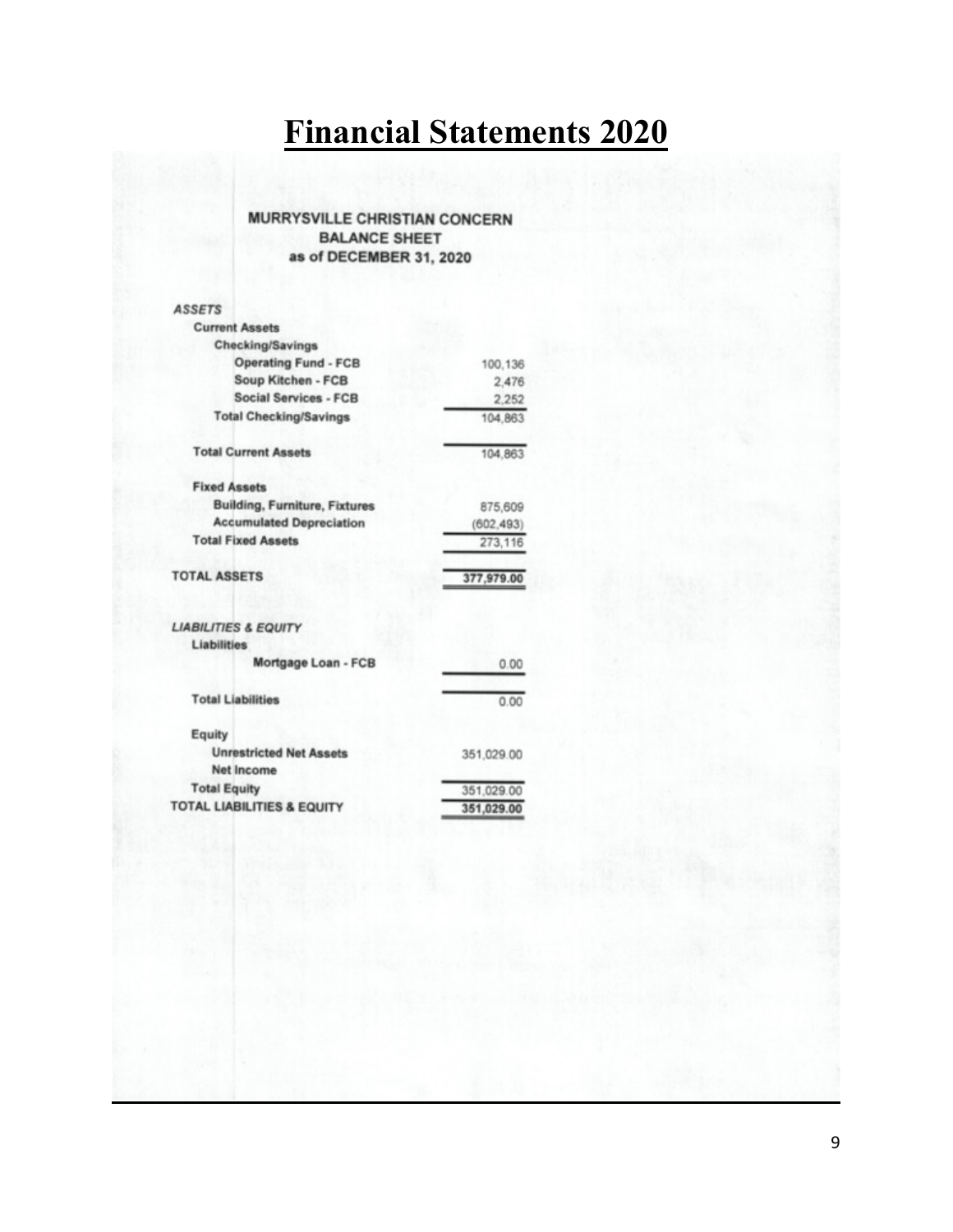# **Financial Statements 2020**

i9

#### **MURRYSVILLE CHRISTIAN CONCERN INCOME STATEMENT** JANUARY 1, 2020 - DECEMBER 31, 2020

| Income                          |         |        |
|---------------------------------|---------|--------|
| <b>Store Sales</b>              | 249,019 |        |
| <b>Total Income</b>             |         | 249.01 |
| Expense                         |         |        |
| Advertising                     | 1.363   |        |
| <b>Building Maintenance</b>     | 23,972  |        |
| Contract Services - Bldg        | 7,187   |        |
| Dues                            | 360     |        |
| <b>Fees &amp; Registrations</b> | 8.322   |        |
| Insurance                       | 9,665   |        |
| <b>Office Supplies</b>          | 12,849  |        |
| <b>Operating Supplies</b>       | 9,275   |        |
| <b>Payroll Expenses</b>         | 75,953  |        |
| <b>Social Service Donations</b> | 54,290  |        |
| <b>Travel and Meetings</b>      | 1.136   |        |
| <b>Truck Expense</b>            | 2,144   |        |
| <b>Utilities</b>                | 14,101  |        |
| <b>Volunteer Appreciation</b>   | 1,452   |        |
| <b>Total Expense</b>            | 222,069 |        |
| <b>Net Ordinary Income</b>      | 26,950  |        |
| Net Income                      | 26,95   |        |
|                                 |         |        |